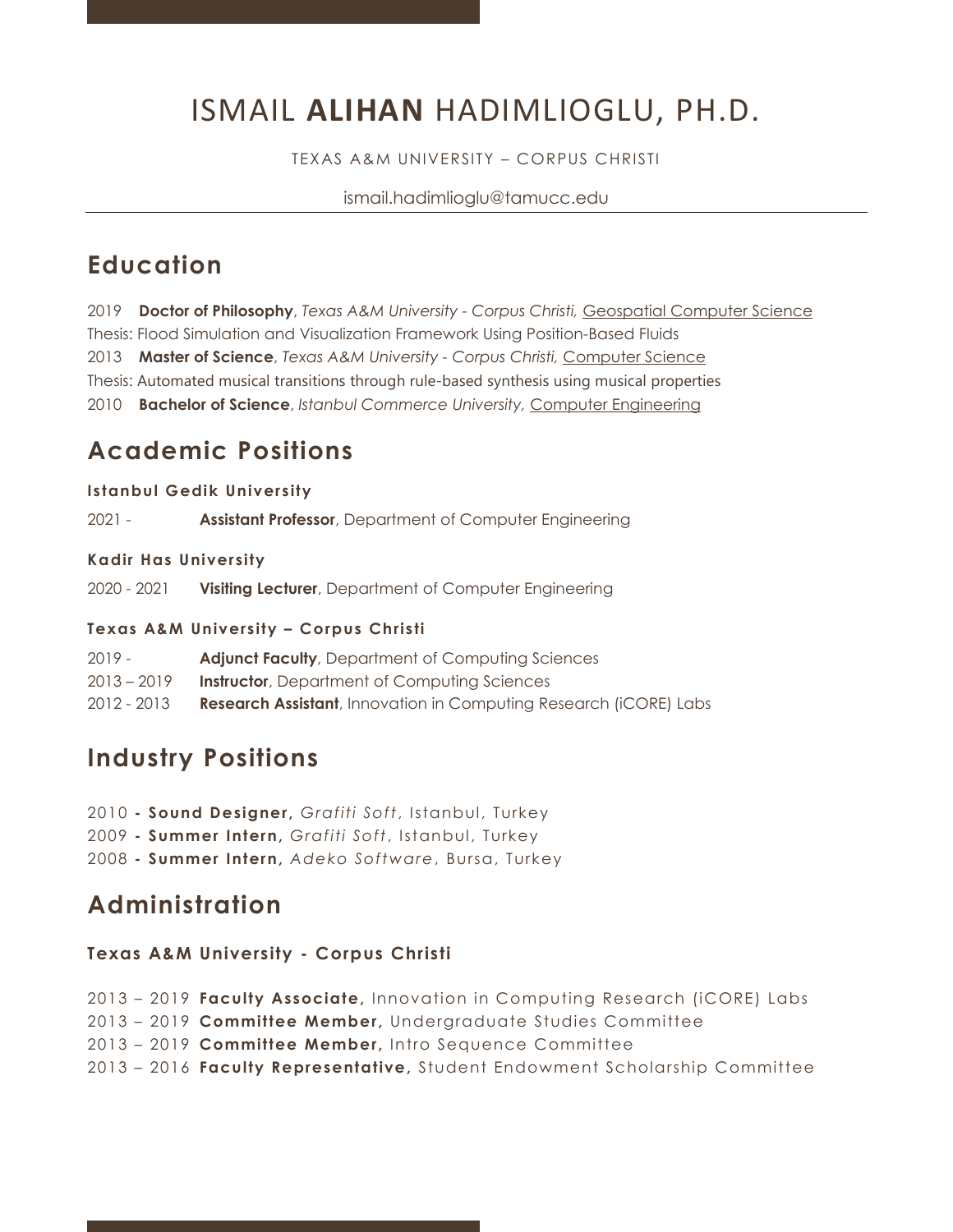### **Teaching – Courses Taught**

#### **Texas A&M University - Corpus Christi**

COSC 1100 – Skills for Computing Professionals I COSC 1436 – Introduction to Problem Solving II COSC 2437 – Data Structures COSC 2325 – Game Design COSC 3324 – Object-Oriented Programming COSC 3325 – Game Programming COSC 3346 – Operating Systems COSC 3351 – Internet Programming COSC 3353 – Survey of Programming Languages COSC 4100 – Skills for Computing Professionals II COSC 4325 – Advanced Game Programming COSC 4330 – Introduction to Artificial Intelligence COSC 4342 – Computer Networks COSC 4348 – Systems Programming COSC 4353 – Compiler Construction COSC 4360 – Theory of Programming Languages

#### **Kadir Has University**

- CE 241 Computer Programming II
- CE 242 Data Structures and Algorithms
- CE 343 Object-Oriented Programming Languages
- CE 414 Mobile Application Development
- CE 469 Game Programming

#### **Istanbul Gedik University**

- BIL 203 Object-Oriented Programming
- BIL 312 Internet Programming
- BIL 405 Academic English
- BILS 417 Game Programming
- EMT 508 Computer Applications in Engineering Management
- FAC 112 Advanced Programming
- MCTS 401 Object-Oriented Programming
- YZM 537 Fundamentals of Artificial Intelligence
- YZM 565 Artificial Intelligence Applications with Prolog